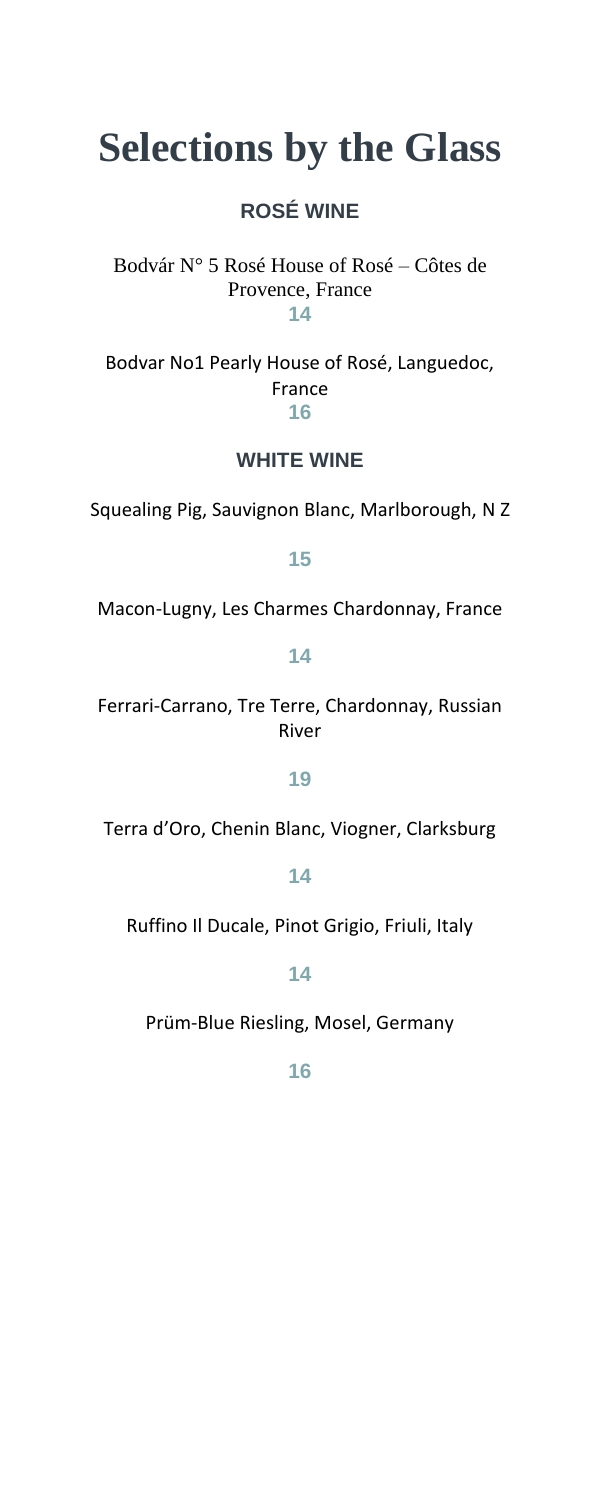## **Selections by the Glass**

#### **RED WINE**

Pali, Alphabets, Pinot Noir, Willamette, Oregon

**21** 

Northstar, Merlot, Columbia Valley, Washington

#### **18**

Clos de los Siete Malbec, Mendoza, Argentina

**17** 

Tauzinot L'Hermitage, Bordeaux, St. Emilion, France

#### **22**

Bieler Pere &Fils, Cotes du Rhone, France

**20**

Guado El Tasso, Il Bruciato Tuscany, Italy

#### **20**

Penfold's, Max's Shiraz/Cabernet, South Australia

#### **17**

Bianchi, Zinfandel, Paso Robles, California

#### **17**

Bellacosa, Cabernet Sauvignon, North Coast, California

#### **19**

Austin Hope, Cabernet Sauvignon, Paso Robles, California

**30**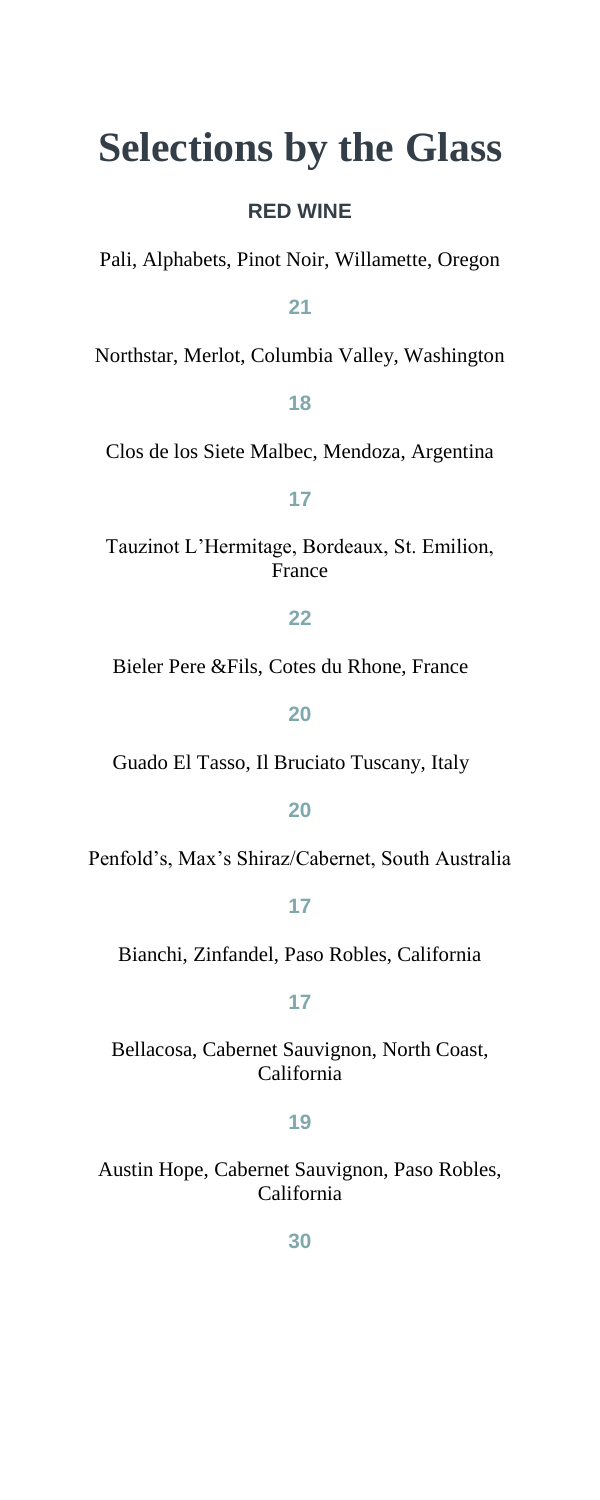# **Selections by the Glass**

### **CHAMPAGNE AND SPARKLING WINE**

Prosecco,Col de Salici, Valdobbiadene, Italy 13 Nicolas Feuillatte Brut, Chouilly, France 20 Laurent Perrier Brut, Tours sur Marne, France 22 Ruinart Blanc de Blanc, France 29 Veuve Clicquot 26 Nicolas Feuillatte Rosé, Chouilly, France 42

#### **Beer 8**

Duvel Golden Ale, *Belgium*

Lagunitas Little Sumpin' Sumpin' Ale *Petaluma, California*

Sierra Nevada Pale Ale, *California* Hollywood Pilsner, *Hollywood, Florida* Funky Buddha Hop Gun, *Fort Lauderdale, Florida* Samuel Smith Oatmeal Stout, *United Kingdom* Coppertail Wheat Stroke, *Tampa, Florida*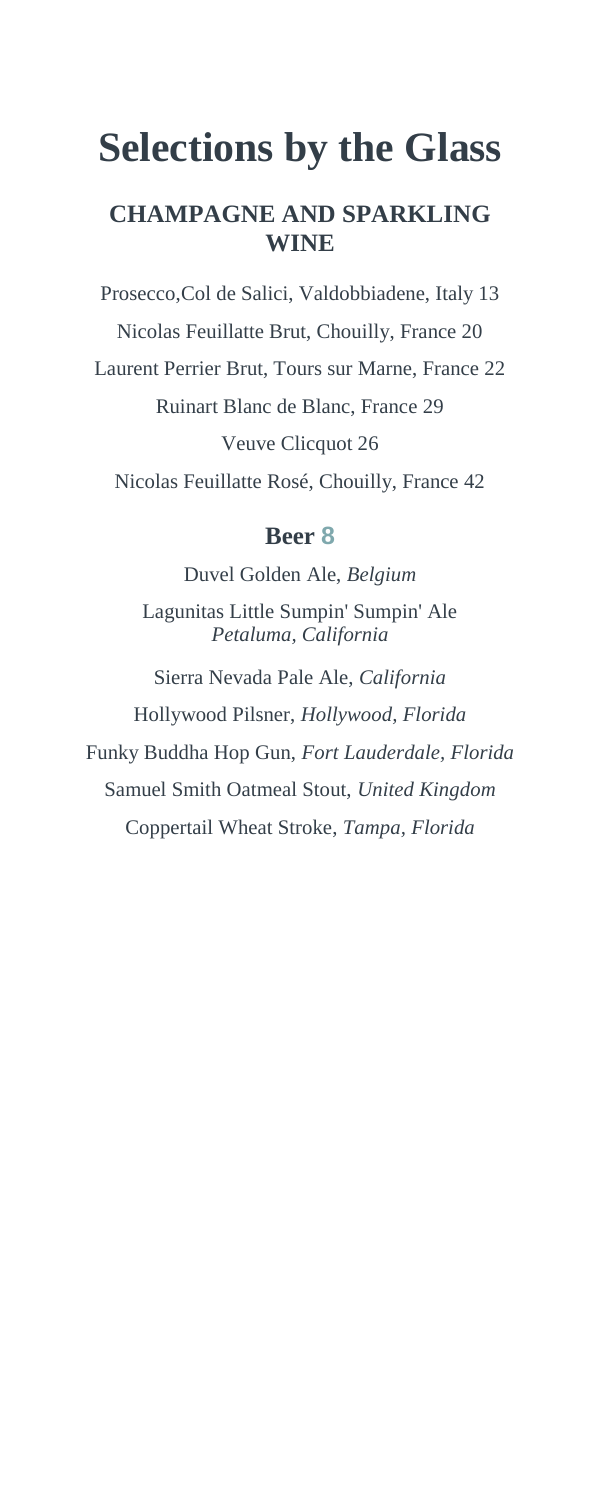# **Handcrafted Cocktails**

#### **DP Mule 18**

Tanqueray 10, Fresh Lime Juice, Fresh Raspberries, Fresh mint, Ginger Beer

#### **Rum Sazerac 18**

Zacapa 23, Peychaud Bitter, Brown Sugar Syrup, Absinthe Spray

#### **Barrel Aged Vieux Carré 24**

GH Taylor Rye, Hennessy VS, Peychaud Bitters, Angostura, Antica Campano Maraschino cherry, Blood orange dehydrated wheel.

#### **Fleur de Paradis 23**

Hendricks, St-Germain, fresh Grapefruit juice, Fresh Lemon Juice, Orange Bitters, Homemade syrup, topped with Champagne

#### **New Gin Fizz 18**

The Botanist Gin, Fresh Lime Juice, Fresh Cucumber, Basil, Chandon Sparkling wine

#### **smokeD Phashion 24**

Knob Creek Rye, Orange Bitters and Angostura Bitters, Brown Sugar, Cherry, Burnt Orange Peel

#### **Carajillo 15 (After dinner cocktail)** Espresso, Licor 43, Lemon zest, cinnamon

### **Luxury Cocktails**

#### **Rob Roy 52**

Johnnie Walker Blue Label, Hennessy XO, Sweet vermouth, Bénédictine liqueur

#### **Tequila Old Fashioned 52**

Clase Azul Tequila, Sugar cube, muddled orange peel, Large Ice cube

#### **Manhattan Up 52**

Remy Martin XO, Antica Campano, Angostura® bitters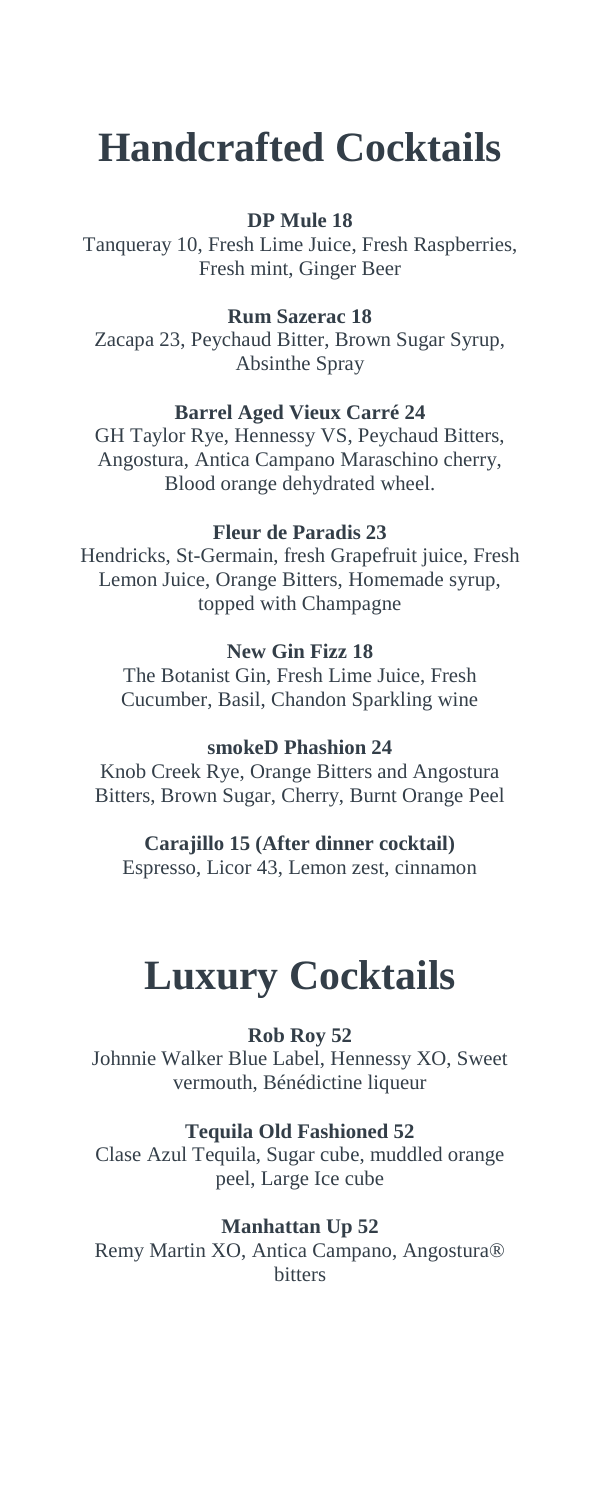# **Scotch Whiskeys**

| Balvenie 15 Single Barrel           | 28  |
|-------------------------------------|-----|
| Balvenie 14 Caribbean Cask          | 20  |
| Balvenie 17 Double Wood             | 34  |
| Balvenie 21 Portwood                | 35  |
| <b>Bowmore</b>                      | 21  |
| <b>Bruichladdich Octomore</b>       | 40  |
| <b>Bruichladdich Classic Laddie</b> | 29  |
| <b>Bruichladdich Port Charlotte</b> | 21  |
| Buchanan's 18                       | 23  |
| Dalmore 12                          | 19  |
| Dalwhinnie 15                       | 21  |
| Glenfiddich 12                      | 20  |
| Glenfiddich 15                      | 22  |
| Glenfiddich 18                      | 24  |
| Glenfiddich 21                      | 37  |
| Glenkinchie 15                      | 19  |
| Glenlivet 12                        | 21  |
| Glenlivet 15                        | 26  |
| Glenlivet 18                        | 40  |
| Glenlivet 21 Archive                | 37  |
| Haig Club                           | 22  |
| Hibiki                              | 27  |
| Lagavulin 16                        | 24  |
| Laphroaig 10                        | 19  |
| Macallan 12                         | 19  |
| Macallan 18                         | 49  |
| Macallan 25                         | 230 |
| Oban 14                             | 21  |
| Talisker 10                         | 17  |
| Yamazaki 12 year                    | 24  |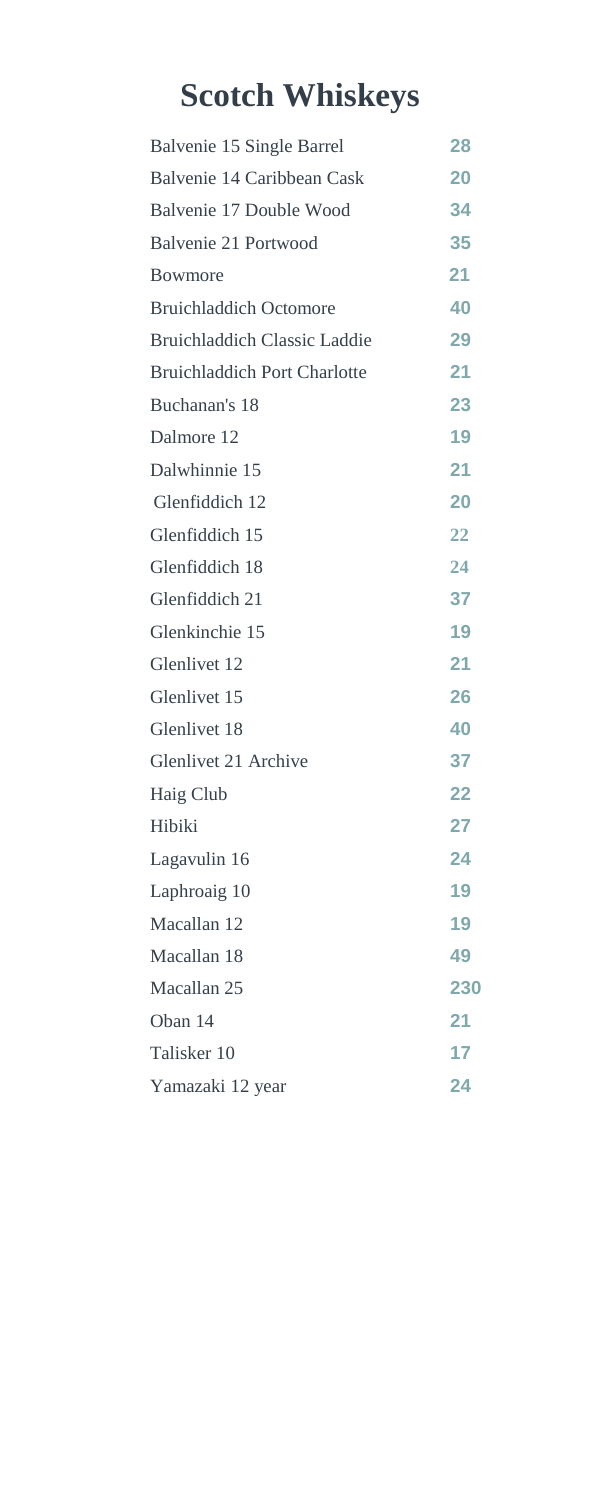# **Bourbon Whiskeys**

| Angel's Envy                       | 20 |
|------------------------------------|----|
| Booker's                           | 20 |
| Baker's                            | 20 |
| Basil Hayden                       | 20 |
| <b>Bulleit Bourbon</b>             | 17 |
| Colonel E.H. Taylor Small Batch    | 31 |
| Eagle Rare                         | 29 |
| Elijah Craig Small Batch           | 19 |
| Elijah Craig 18 Year Single Barrel | 45 |
| Elmer T. Lee                       | 29 |
| George T. Stagg                    | 29 |
| Hudson Baby                        | 23 |
| Maker's Mark                       | 17 |
| Maker's Mark 46                    | 19 |
| Maker's Mark Cask Strength         | 32 |
| Michter's Small Batch              | 21 |
| Stagg Jr.                          | 21 |
| Widow Jane                         | 23 |
| Wild Turkey 101                    | 15 |
| Wild Turkey Longbranch             | 28 |
| <b>Woodford Reserve</b>            | 18 |

## **Rye Whiskeys**

| Angel's Envy Rye            | 20 |
|-----------------------------|----|
| <b>Bulleit Rye</b>          | 16 |
| Colonel E.H. Taylor Rye     | 29 |
| <b>High West Double Rye</b> | 32 |
| <b>Rittenhouse Rye</b>      | 15 |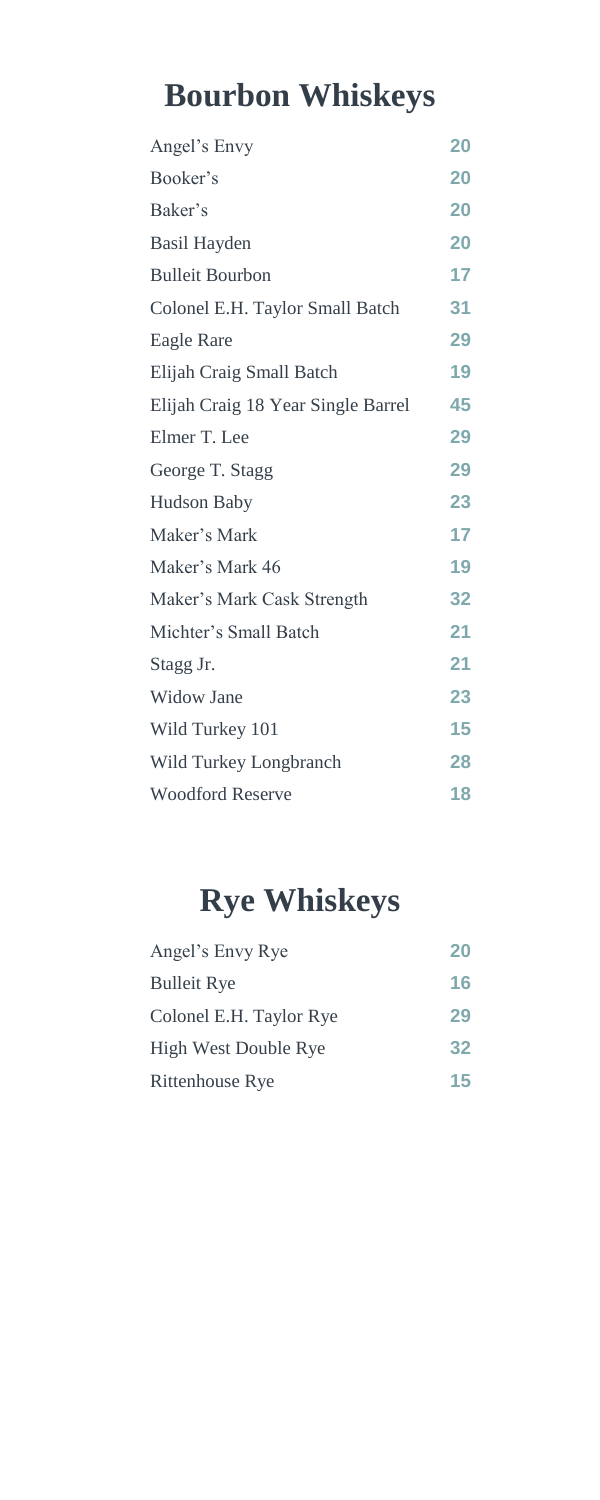# **Tequilas**

| Casamigos Anejo              | 23 |
|------------------------------|----|
| Casamigos Blanco             | 21 |
| Casa Dragones, Joven         | 85 |
| Clase Azul Reposado          | 36 |
| Deleon Platino               | 45 |
| Deleon Diamante              | 30 |
| Don Julio Blanco             | 17 |
| Don Julio Anejo              | 22 |
| Don Julio Real               | 46 |
| Don Julio 1942               | 53 |
| Riazul Reposado              | 36 |
| <b>Patron Gran Burdeos</b>   | 50 |
| Patron Platino Gran Platinum | 45 |

### **Rums**

| Brugal, Gran Reserva 1888 | 21 |
|---------------------------|----|
| Clement XO                | 45 |
| Diplomatico Mantuano      | 20 |
| Don Pancho 18 Year        | 29 |
| Ron Zacapa 23             | 19 |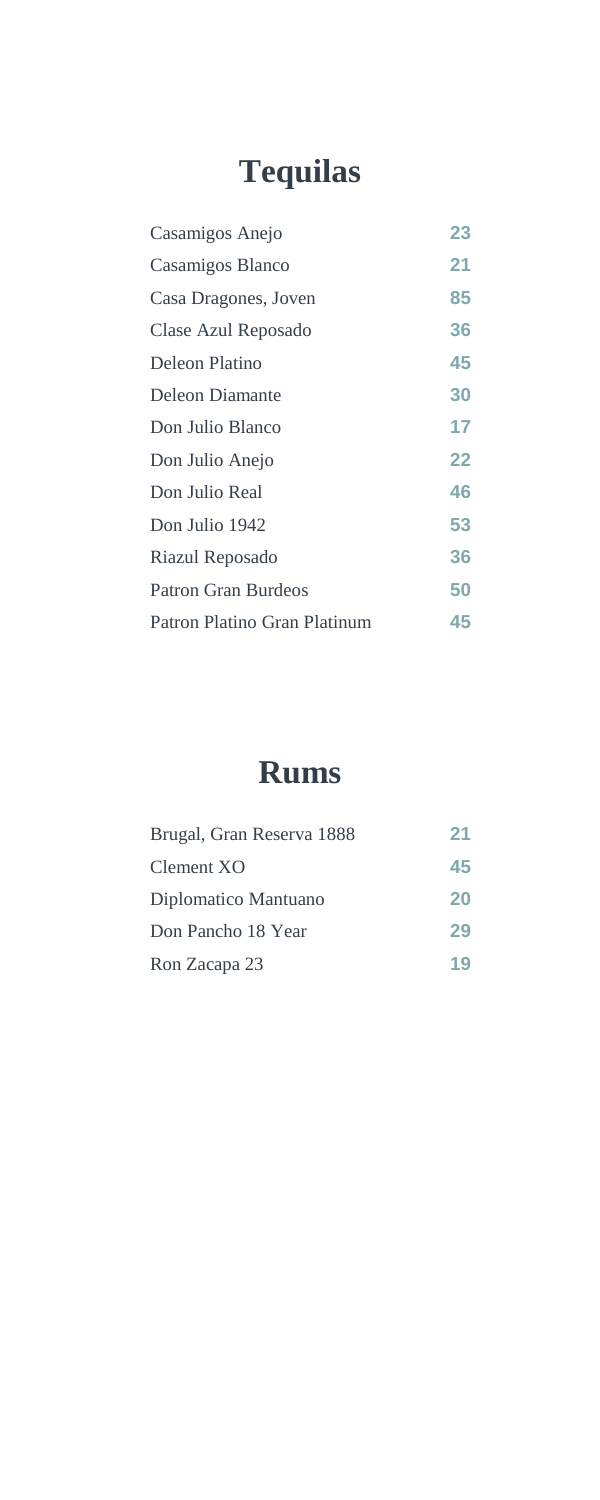# **Cognacs/Brandies/Grappas**

| Courvoisier XO                    | 36  |
|-----------------------------------|-----|
| Courvoisier VSOP                  | 21  |
| Camus XO                          | 37  |
| <b>Etter Suisse Cherry Brandy</b> | 15  |
| Grand Marnier 100                 | 40  |
| Grand Marnier 1880                | 75  |
| Gaja Grappa "Darmai"              | 28  |
| <b>Hennessy Paradis</b>           | 232 |
| Hennessy XO                       | 37  |
| Remy Martin XO                    | 29  |
| Remy VSOP                         | 22  |

### **Ports**

| Fonseca, Late Bottle Vintage        | 15 |
|-------------------------------------|----|
| Ramos Pinto, Late Bottle Vintage    | 20 |
| Ramos Pinto 30 Year, Tawny Port     | 45 |
| Taylor Fladgate 20 Year, Tawny Port | 25 |
| Taylor Fladgate 30 Year, Tawny Port | 32 |
| Taylor Fladgate 30 Year, Tawny Port | 45 |

### **Dessert Wines**

| Far Niente Dolce, 2008        | 60 |
|-------------------------------|----|
| Inniskillin Vidal             | 42 |
| Inniskillin Reisling          | 56 |
| Royal Tokaji 5 Puttonyos Aszu | 40 |
| Royal Tokaji Aszu Esscencia   | 75 |